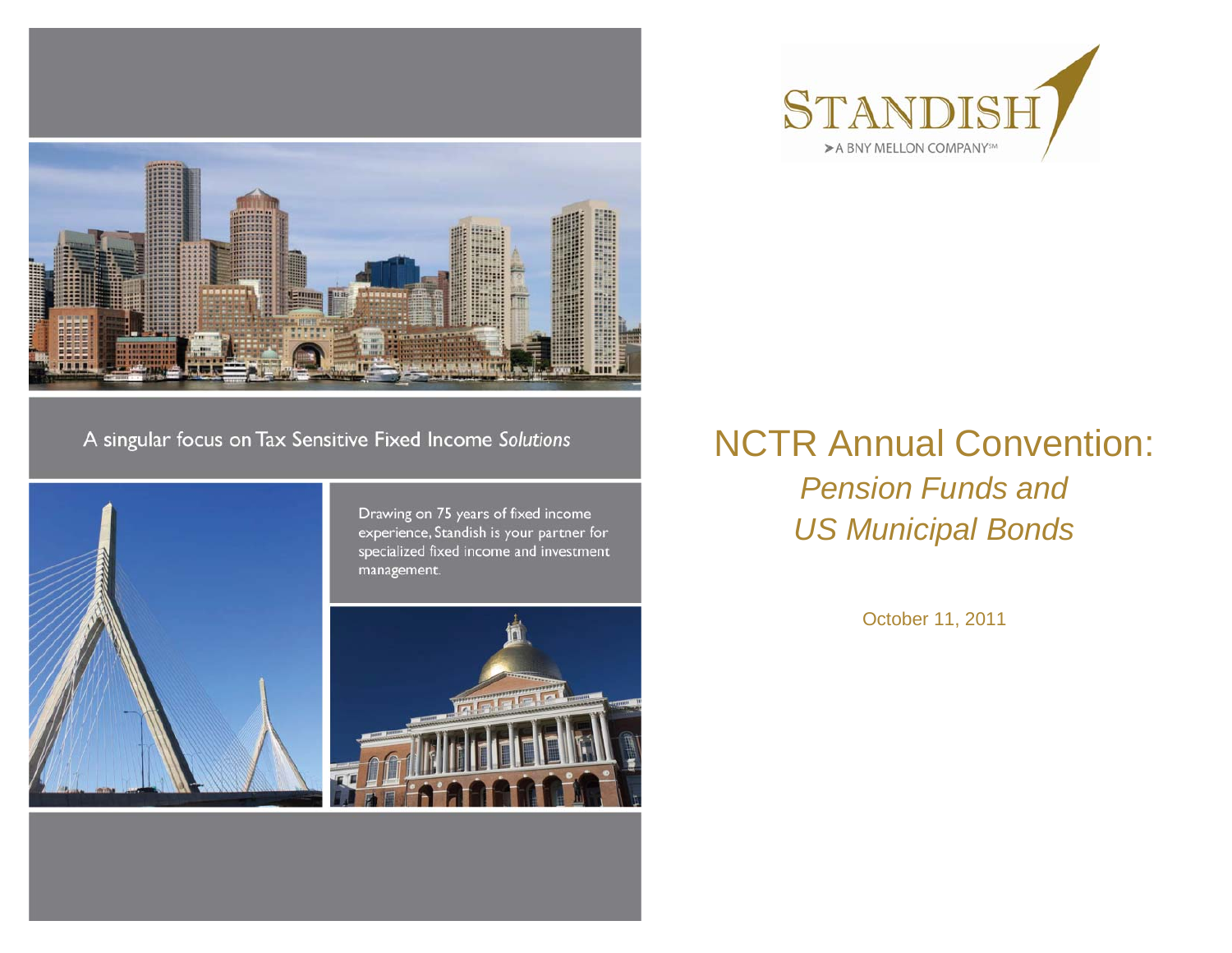### Sovereign Debt Yield Comparison









> A BNY MELLON COMPANY<sup>10</sup>

Source: Bloomberg, Thomson Reuters, Standish as of September 6, 2011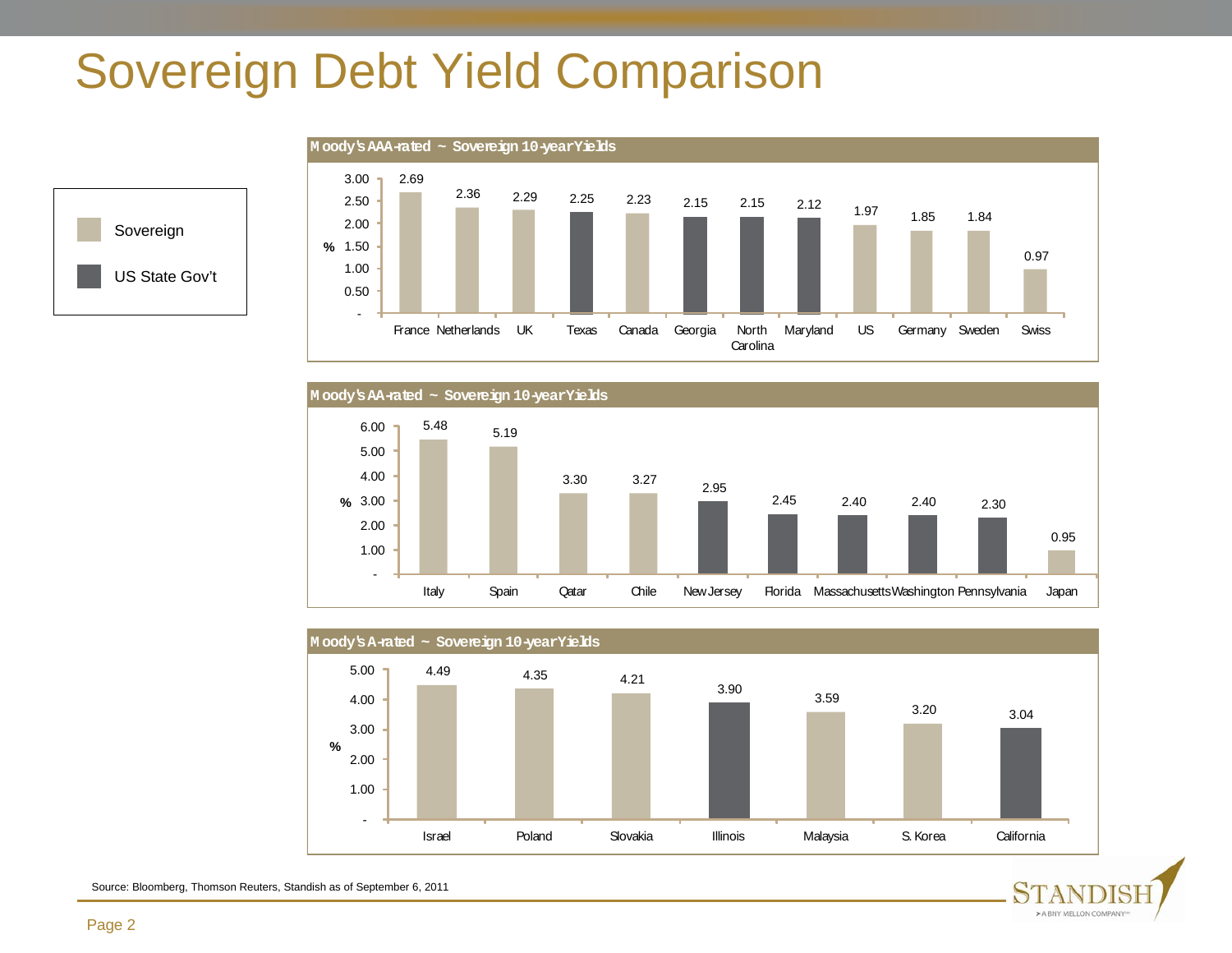## Low Beta of Municipals

| CORRELATION MATRIX ~ 10-YEARS ENDING 8/31/11              |                                     |                                          |                 |                                                   |                                                           |                    |  |  |
|-----------------------------------------------------------|-------------------------------------|------------------------------------------|-----------------|---------------------------------------------------|-----------------------------------------------------------|--------------------|--|--|
|                                                           | <b>BARCLAYS MUNI</b><br><b>NDEX</b> | <b>BARCLAYS STATE</b><br><b>GO INDEX</b> | <b>BARCLAYS</b> | <b>BARCLAYS</b><br>TREASURY INDEX CORPORATE INDEX | <b>MLGLOBAL</b><br><b>SOVEREIGN</b><br><b>MARKET PLUS</b> | <b>S&amp;P 500</b> |  |  |
| <b>BARCLAYS MUNI</b><br><b>NDEX</b>                       | 1.00                                |                                          |                 |                                                   |                                                           |                    |  |  |
| <b>BARCLAYS STATE</b><br><b>GO INDEX</b>                  | 0.98                                | 1.00                                     |                 |                                                   |                                                           |                    |  |  |
| <b>BARCLAYS</b><br><b>TREASURY INDEX</b>                  | 0.47                                | 0.51                                     | 1.00            |                                                   |                                                           |                    |  |  |
| <b>BARCLAYS</b><br><b>CORPORATE INDEX</b>                 | 0.64                                | 0.63                                     | 0.55            | 1.00                                              |                                                           |                    |  |  |
| <b>MLGLOBAL</b><br><b>SOVEREIGN</b><br><b>MARKET PLUS</b> | 0.47                                | 0.51                                     | 012             | 0.53                                              | 1.00                                                      |                    |  |  |
| <b>S&amp;P 500</b>                                        | $-0.01$                             | $-0.05$                                  | $-0.34$         | 0.24                                              | $-0.31$                                                   | 1.00               |  |  |



*Source: Barclays Capital, Merrill Lynch, Bloomberg*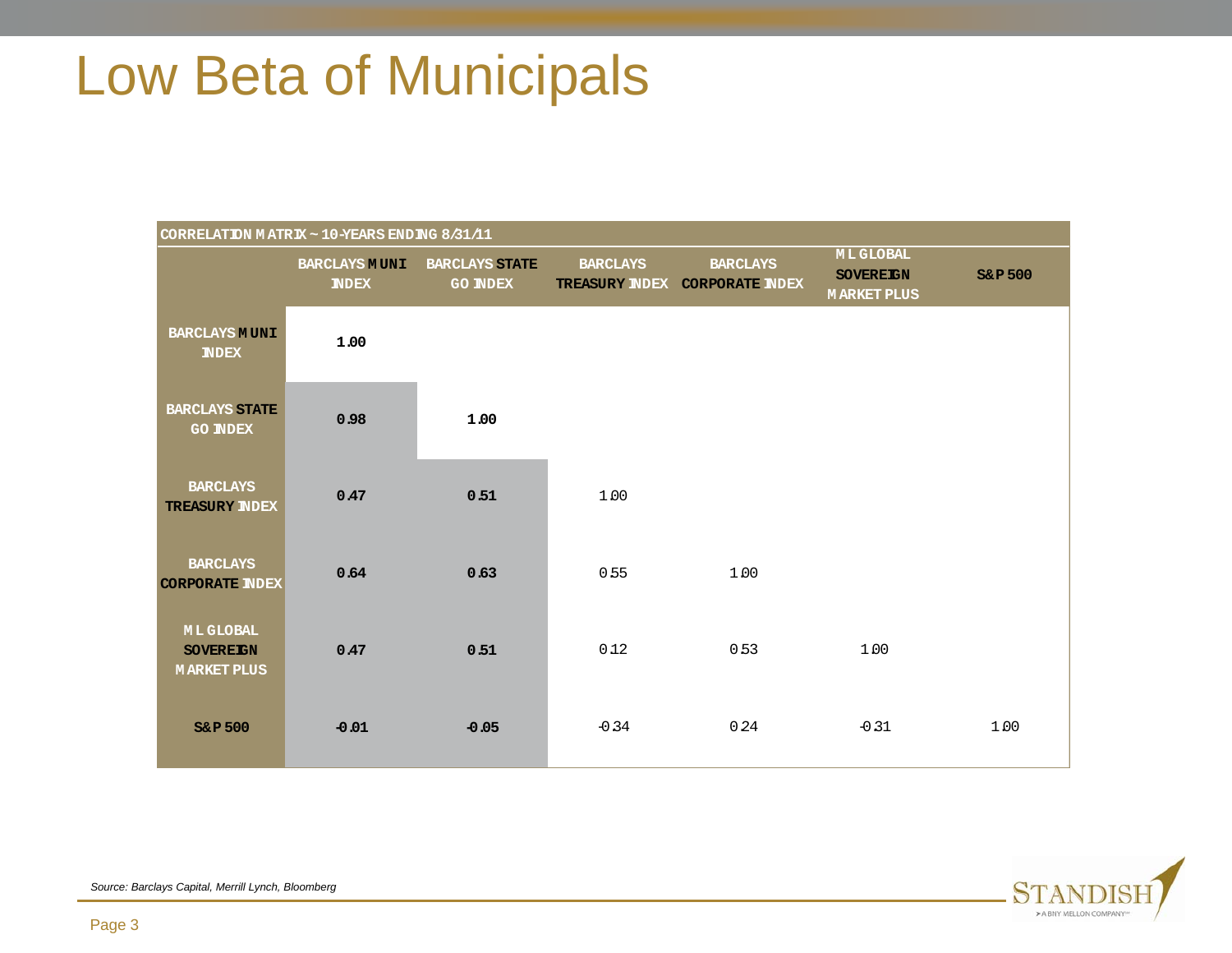## Sovereign Debt Comparison

#### $\bullet$ **Sovereign Contagion**

| <b>Municipal Tax Backed**</b>                                                       | Non-US Sovereign***                                                                                             |
|-------------------------------------------------------------------------------------|-----------------------------------------------------------------------------------------------------------------|
| Debt is self amortizing                                                             | <b>Rollover risk</b>                                                                                            |
| Issued for capital purposes and usually voter approved                              | Funds ongoing operations                                                                                        |
| Responsibilities are limited and more finite (schools,<br>hospitals, airports, etc) | Broad scope of liabilities (military, social security, health<br>care, etc.)                                    |
| Lower debt burden                                                                   | <b>Highly leveraged</b>                                                                                         |
| Good tax compliance                                                                 | Some tax avoidance                                                                                              |
| ** Average maturity Barclays Municipal Index: 14 years<br>Source: Barclays          | *** Average maturity sovereign debt<br>France: 7 years<br>Germany: 6 years<br>Greece 7: years<br>Spain: 7 years |

Source; April 2010, IMF staff estimates

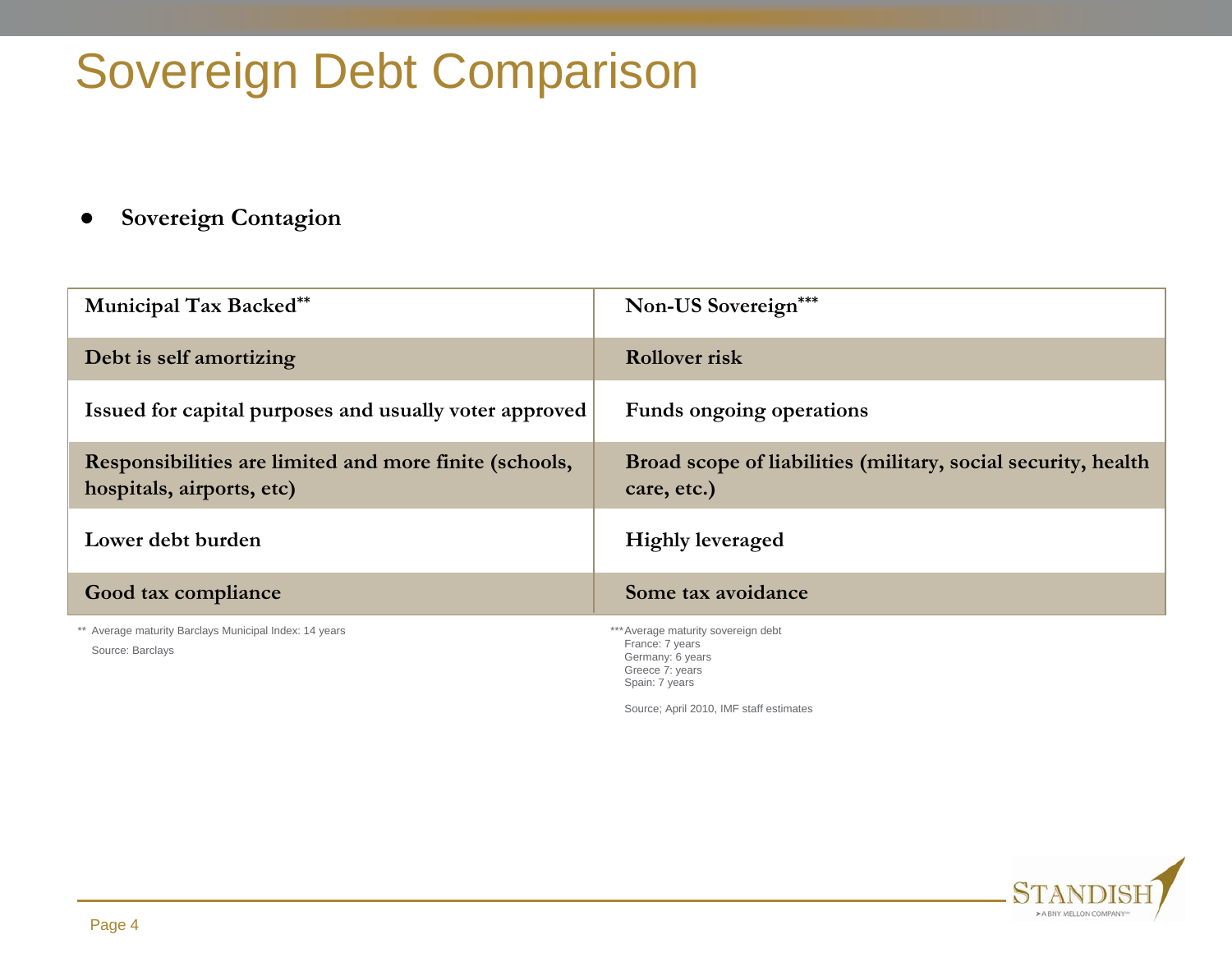#### Historically Low Default History

| <b>Low Default Rate</b>        |                   |            |  |  |  |  |  |
|--------------------------------|-------------------|------------|--|--|--|--|--|
| Cumulative 15-YearDefaultRates |                   |            |  |  |  |  |  |
| 1981-2010                      |                   |            |  |  |  |  |  |
| Rating                         | <b>Municipals</b> | Corporates |  |  |  |  |  |
|                                |                   |            |  |  |  |  |  |
| Aaa                            | 800 0             | 1.37%      |  |  |  |  |  |
| Аa                             | 0 በ6%             | 139%       |  |  |  |  |  |
| Α                              | $0.10$ .          | 3.30%      |  |  |  |  |  |
| Baa                            | 0 39%             | 8.39%      |  |  |  |  |  |
|                                |                   |            |  |  |  |  |  |
| Investment.Grade               | 015%              | 4.46%      |  |  |  |  |  |
|                                |                   |            |  |  |  |  |  |
|                                |                   |            |  |  |  |  |  |
| Speculative Grade              | 6.75%             | 31.63%     |  |  |  |  |  |

*Source: Standard & Poors Municipal data from 1986-2010; Corporate 1981-2010*

#### **Small Number of Defaults**



*Source: S&P, U.S. Public Finance Defaults and Rating Transition Data: 2010 Environment* 

#### **Investment Grade Issuers Rarely Default 1986-2011**



*Source: S&P, U.S. Public Finance Defaults and Rating Transition Data: 2010 Environment* 

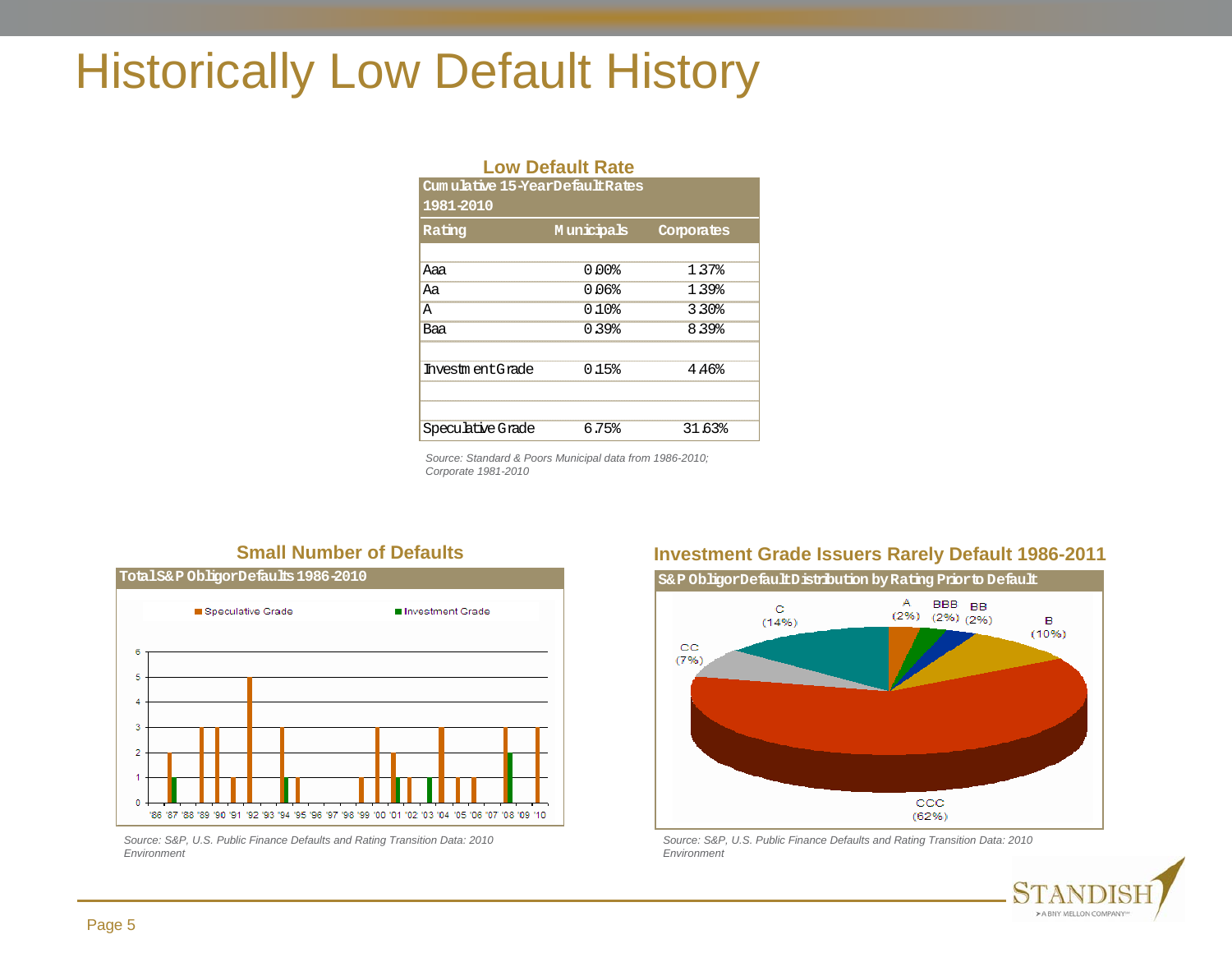### Global Debt Dynamics



*Source: International Monetary Fund, Standard and Poor's, September 2011*

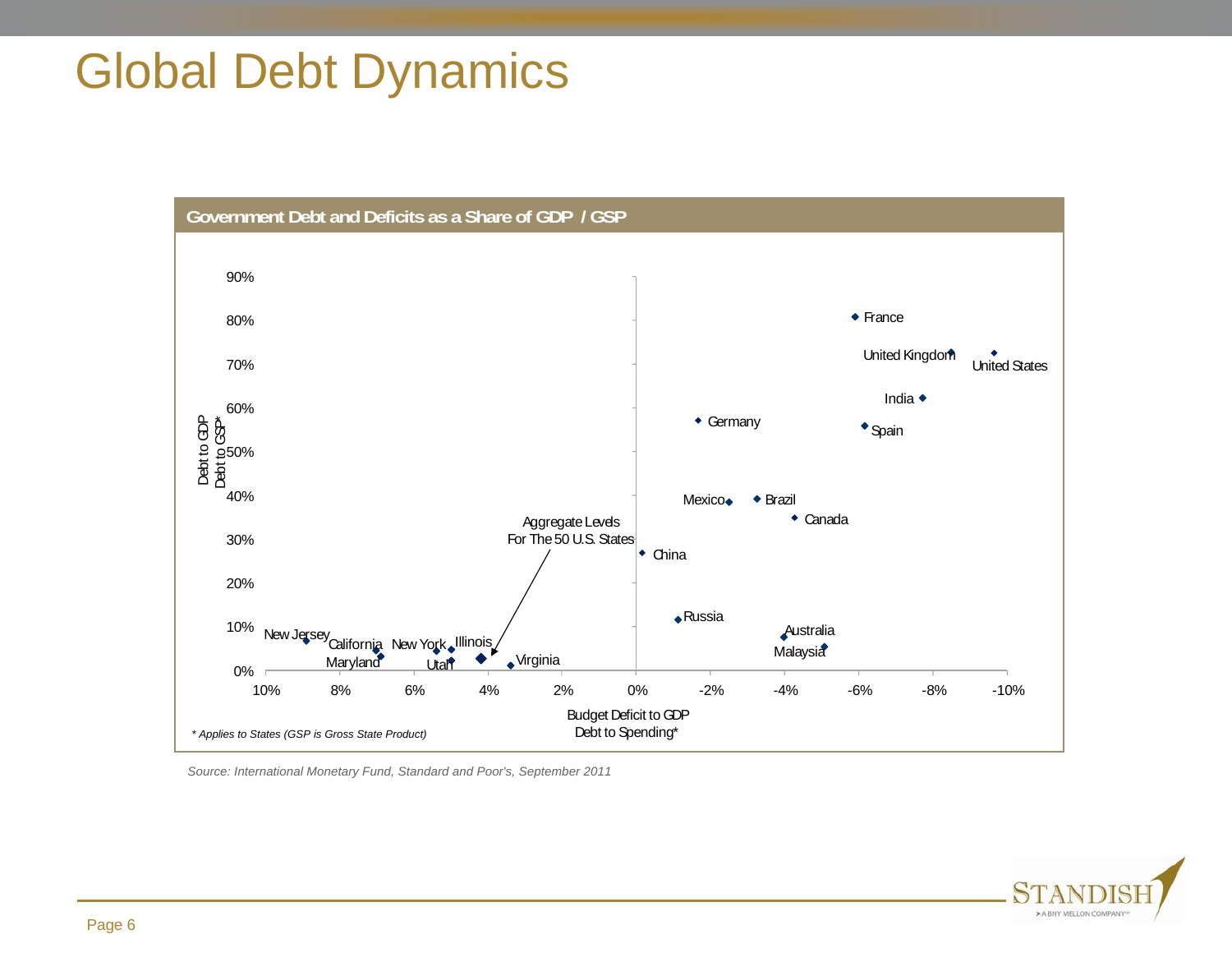#### …good financial flexibility…



*\* Balances equal total fund balance, rainy day funds, and budgetary reserve funds* 

*Source: National Association of State Budget Officers, December 2010 Fiscal Survey of States*

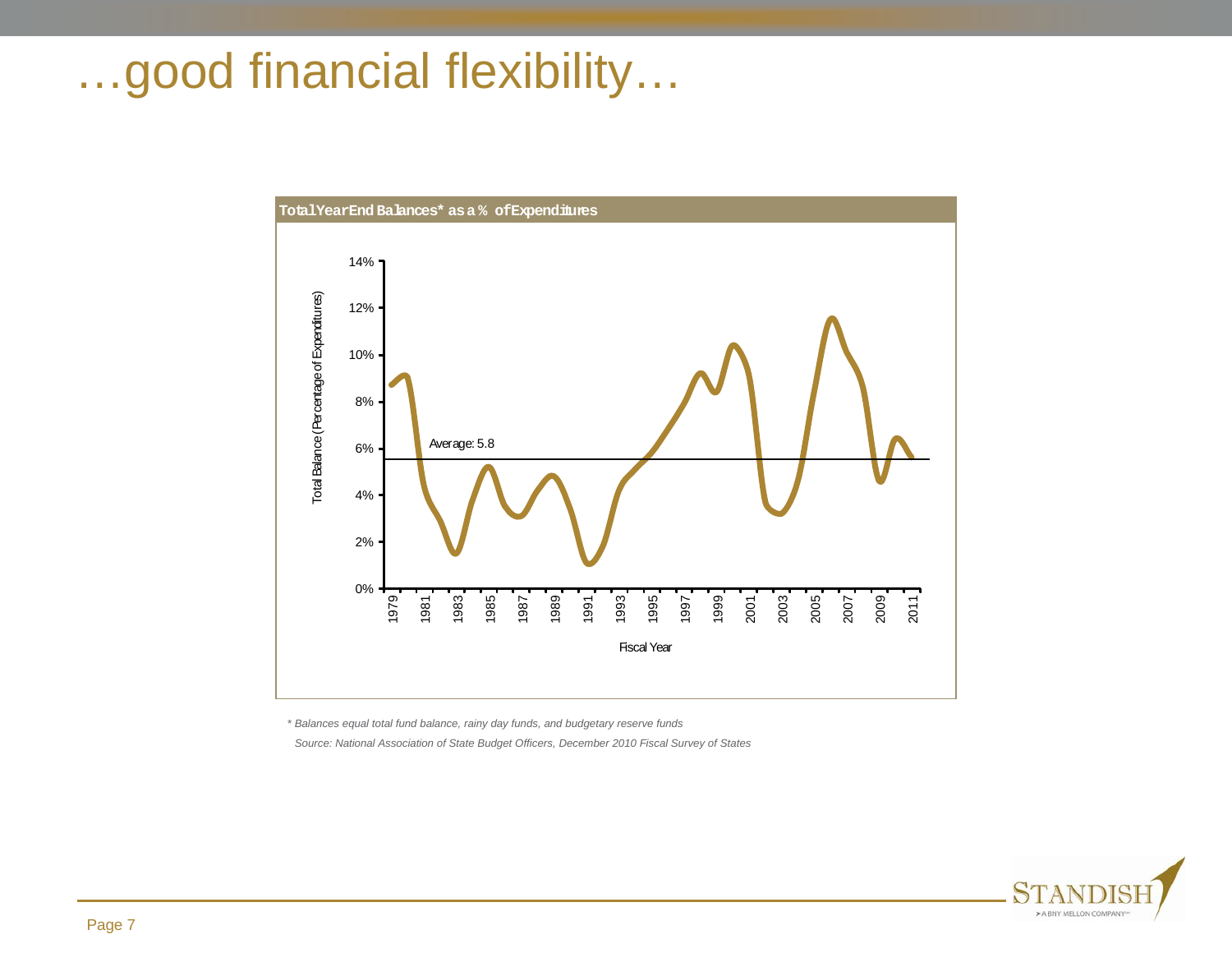## Distribution of Funded Ratios for State & Local Plans, 2010



*Source: "The Funding of State and Local Pensions IN 2010," Center for Retirement Research at Boston College, May 2011*

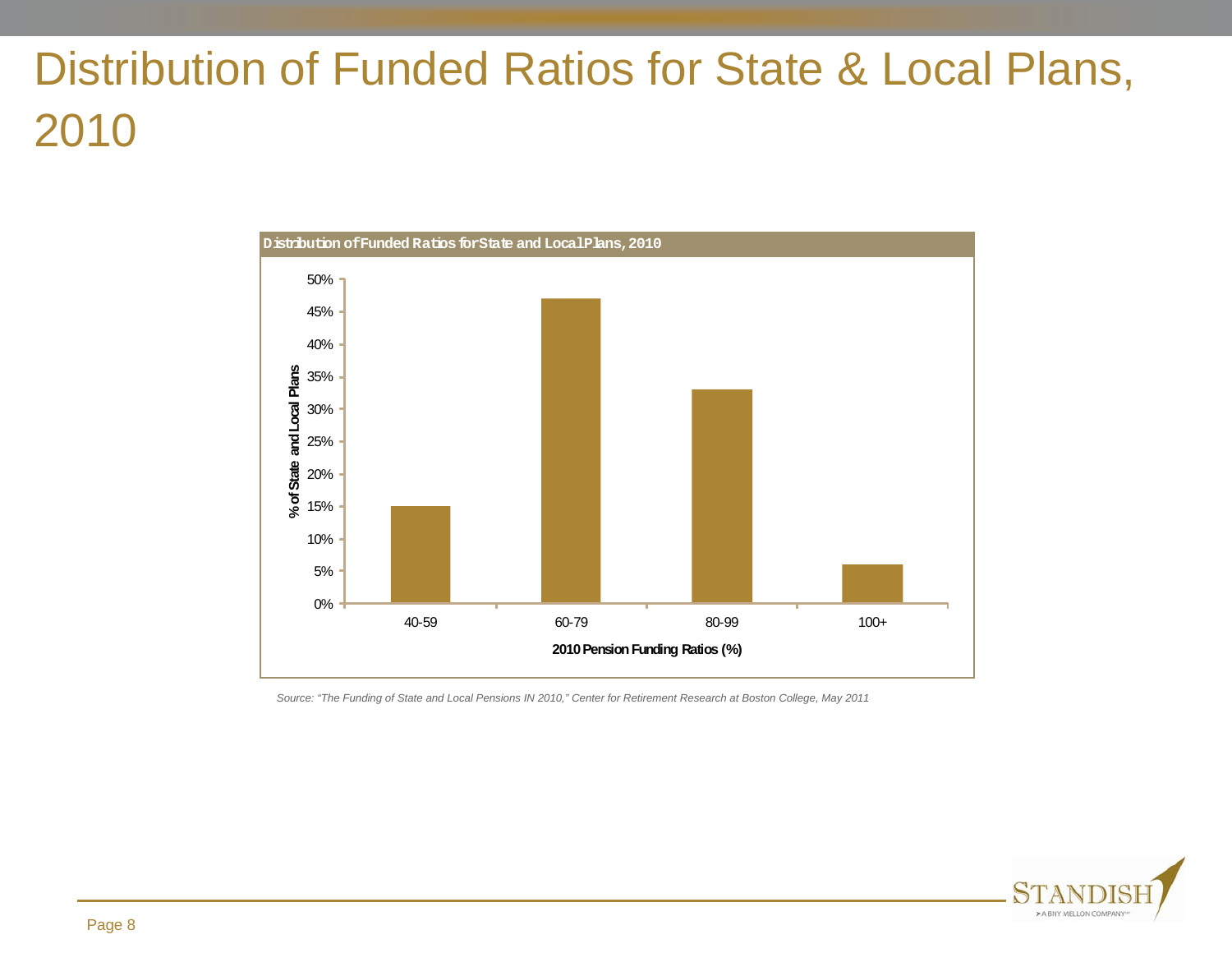#### Pension Reforms



*Source: National Conference of State Legislatures, September 2011*

*\* State Legislation* 

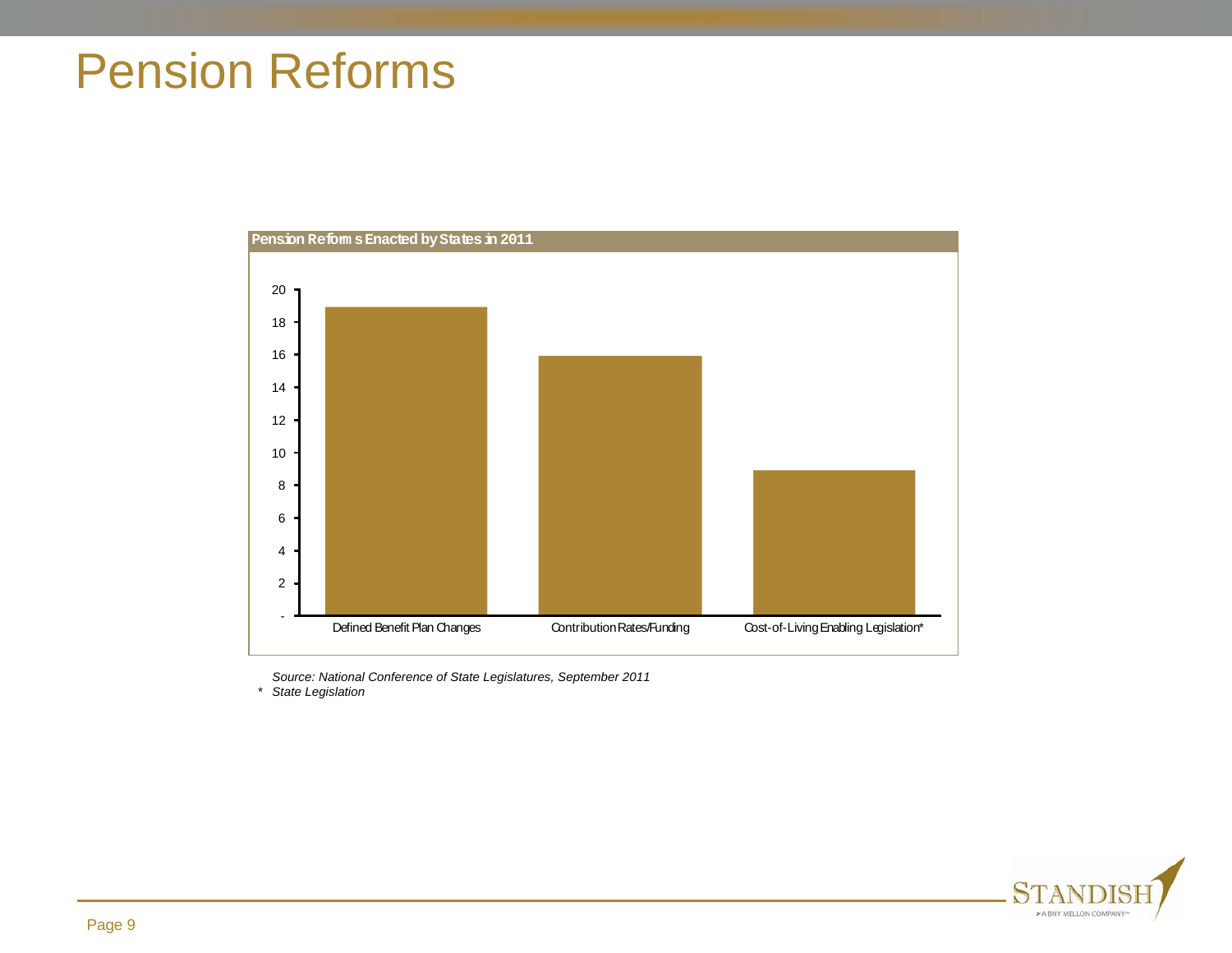### Global Debt Dynamics



*Source: Moody's Investors Service & International Monetary Fund, March 2011*

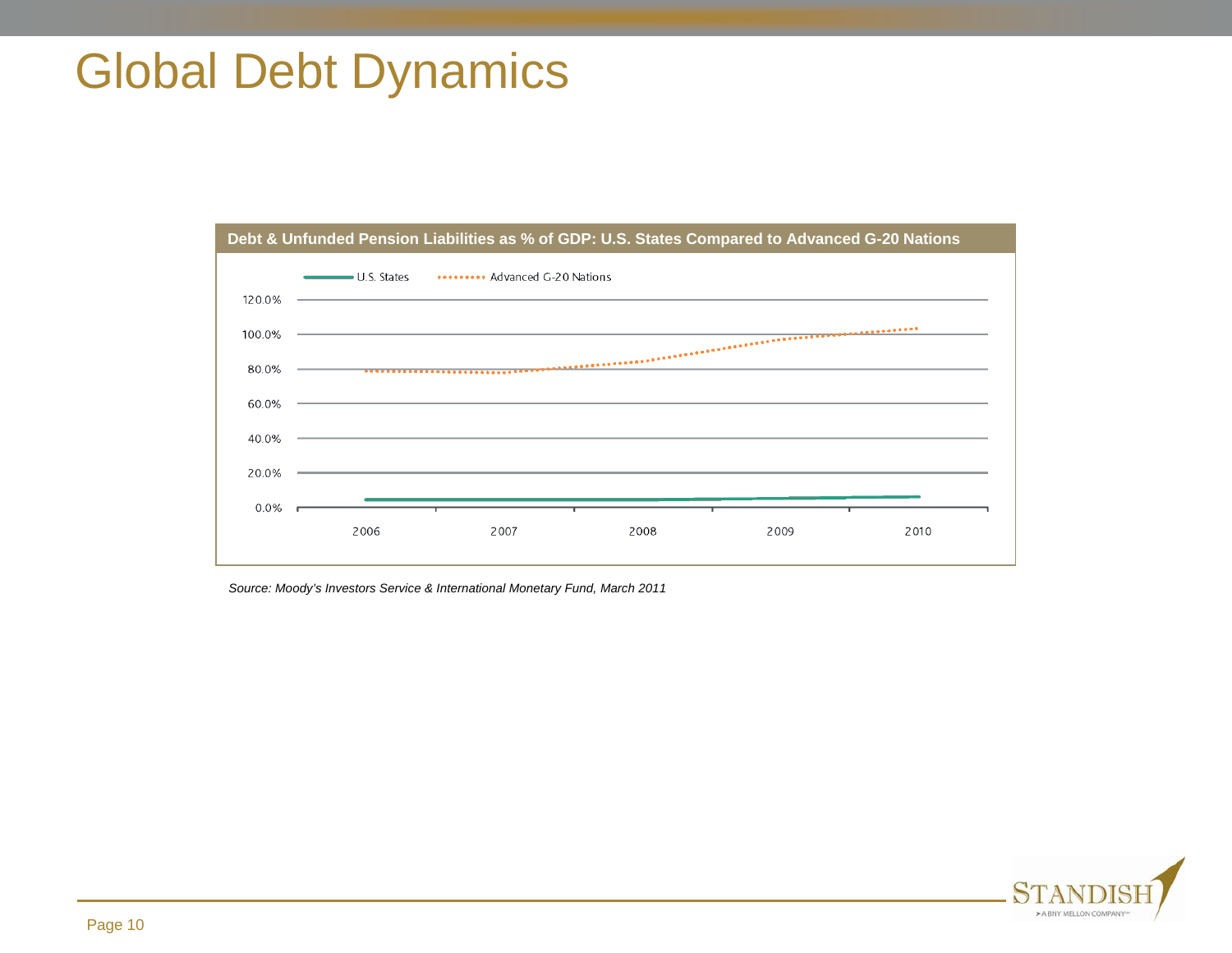## Fragmented Issuance

| Top 20 State Issuers |                      |         |               |             |
|----------------------|----------------------|---------|---------------|-------------|
|                      | TotalNetTaxSupported | Ratings |               |             |
| State                | Debt(S000S)          | $S\&P$  | Moody's Fitch |             |
| 1 California         | \$94,715,065         | $A-$    | A1            | $A-$        |
| 2 New York           | \$61,650,419         | AA      | Aa2           | AA          |
| 3 New Jersey         | \$34,407,665         | $AA-$   | Aa3           | $AA-$       |
| 4 M assachusetts     | \$31 243 217         | $AA+$   | Aal           | $AA+$       |
| 5 Illinois           | \$30 847 532         | $A+$    | A1            | $\mathbb A$ |
| 6 Fbrida             | \$21,472,900         | AAA     | Aa1           | AAA         |
| 7 Connecticut        | \$18,467,835         | AA      | Aa2           | AA          |
| 8 W ashington        | \$17,712,354         | AA+     | Aa1           | AA+         |
| 9 Texas              | \$15 432 590         | $AA+$   | Aaa           | AAA         |
| 10 Pennsylvania      | \$13578800           | AA      | Aa1           | AA+         |
| 11 Ohb               | \$11 610 654         | $AA+$   | Aa1           | $AA+$       |
| 12 Georgia           | \$10 933 325         | AAA     | Aaa           | AAA         |
| 13 W isconsin        | \$10 174 263         | AA      | Aa2           | AA          |
| 14 M aryland         | \$9,646,600          | AAA     | Aaa           | AAA         |
| 15 Kentucky          | \$8,510,617          | $A+*$   | $Aa3*$        | $AA^{-*}$   |
| 16 Vigna             | \$8,413,741          | $AA+*$  | Aa1*          | $AA+*$      |
| 17 Oregon            | \$7,734,585          | $AA+$   | Aa1           | AA+         |
| 18 M ichigan         | \$7566087            | $AA-$   | Aa2           | $AA-$       |
| 19 North Carolina    | \$7 398 875          | AAA     | Aaa           | AAA         |
| 20 M innesota        | \$6 131 243          | $AA+$   | Aal           | AA+         |

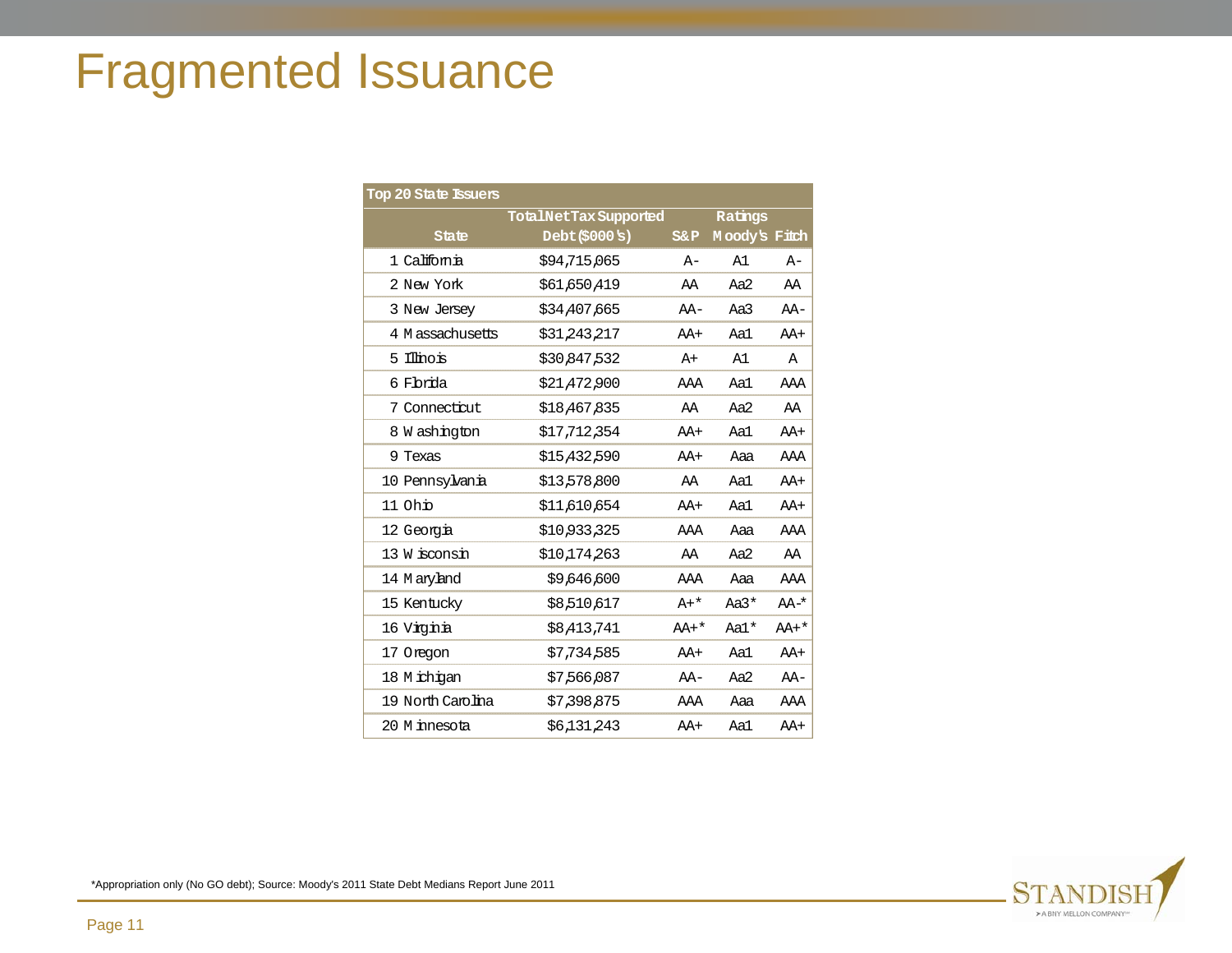#### Limited Buyers



*Source: Standish, Federal Reserve as of February 28, 2011*

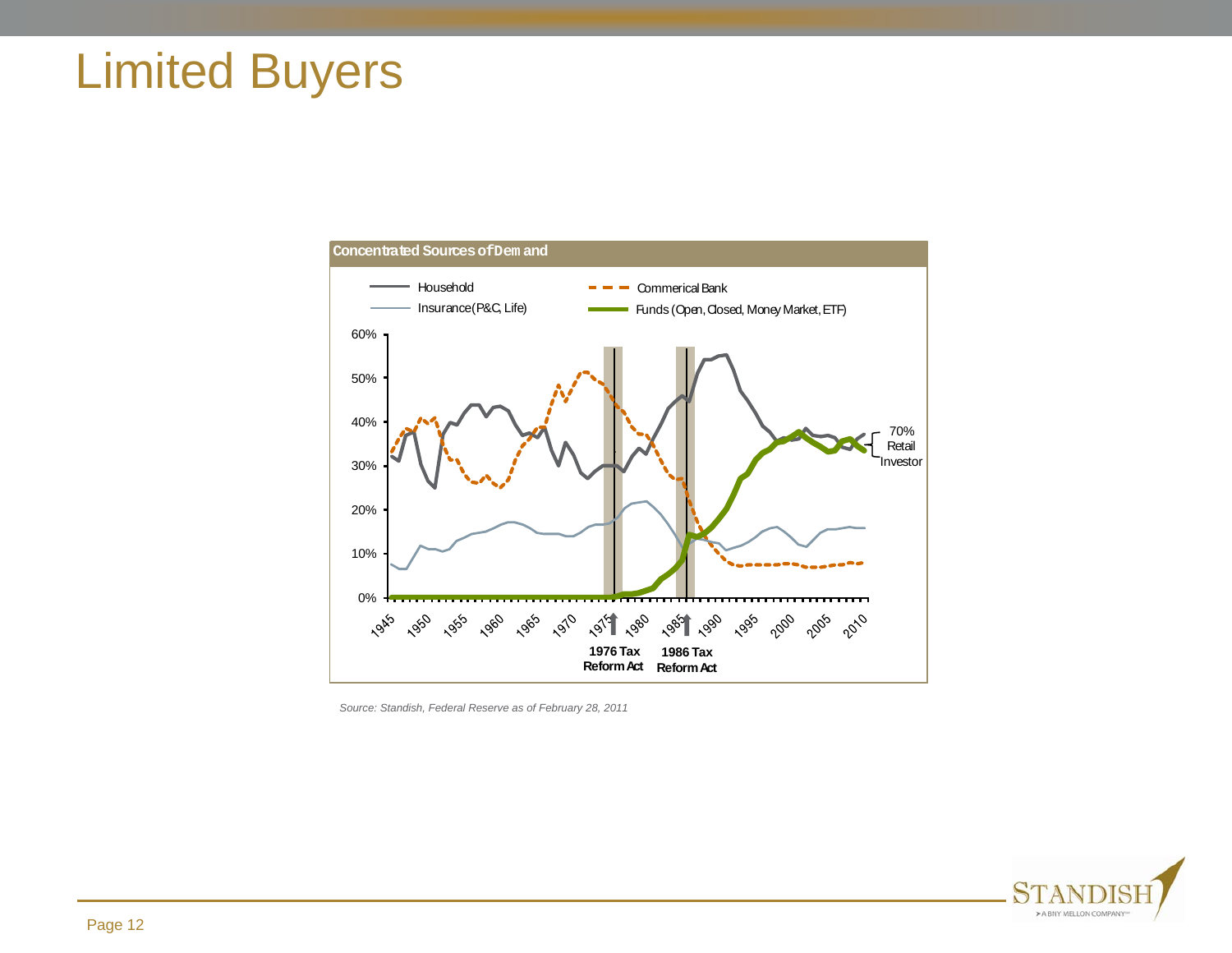Contact Information:

# **Christine Todd, CFA** *Managing Director of Tax Sensitive Fixed Income*  Phone: 617-248-6051 Fax: 617-476-2341 **Email: ctodd@standish.com**